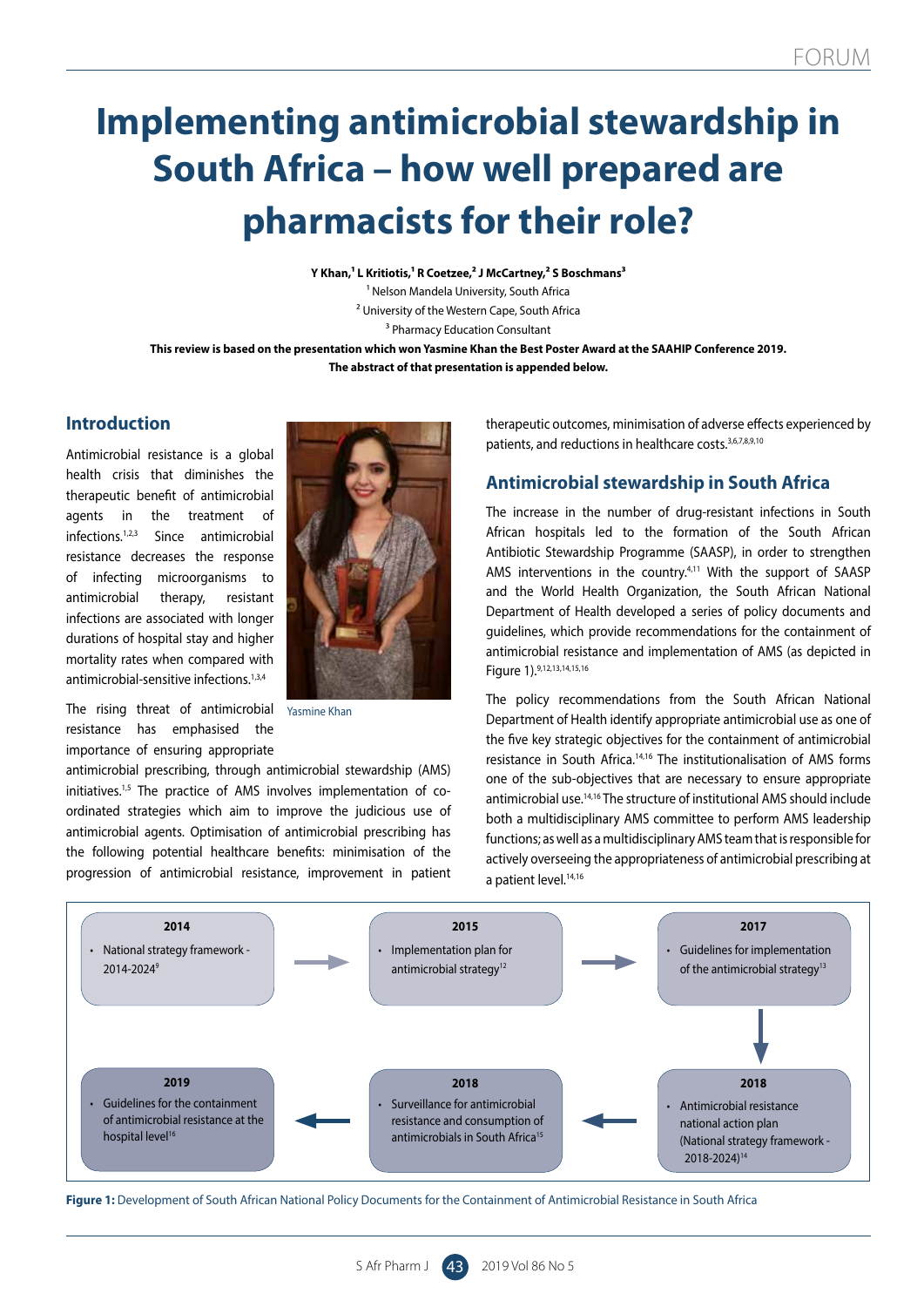# **Role of the pharmacist in antimicrobial stewardship**

Internationally, pharmacists working within the hospital environment (both generalist and clinical pharmacists) contribute to the implementation of AMS.<sup>8</sup> Clinical pharmacists in the United States, with specialised training in infectious diseases, serve as leaders on AMS teams, providing expertise on the optimal use of antimicrobial agents.<sup>17</sup> Similarly in the United Kingdom, clinical pharmacists with infectious disease training, serve as AMS specialists in the hospital setting.<sup>18</sup> The functions of pharmacist leaders on AMS teams include: the provision of clinical recommendations and feedback to prescribers; development of antimicrobial prescribing guidelines and contribution to formulary decisions.<sup>18</sup>

In addition to the leadership roles that clinical pharmacists play in AMS internationally, generalist pharmacists, working within the hospital setting, have recognised roles and responsibilities in AMS.<sup>8,17</sup> The United States Centers for Disease Control and Prevention describe numerous pharmacist-initiated interventions at the patient level, such as implementing IV-to-oral switches, performing dose adjustments, conducting and interpreting therapeutic drug monitoring, alerting prescribers about spectrum duplications, performing stop-orders when antimicrobial duration is prolonged, and detecting antimicrobial drug interactions.<sup>17</sup>

In South Africa, the National Strategy Framework emphasises the importance of multidisciplinary collaboration for effective implementation of AMS.<sup>14</sup> At the national level, the role of the pharmacist in AMS has been recognised and developed, together with the conceptualisation and implementation of AMS as a practice.

The pharmacist was identified as part of the ideal core of AMS teams within healthcare institutions, along with the prescribing physician.<sup>1,14</sup> Pharmacists have the potential to contribute to institutional AMS structures, both as members of AMS committees and as active core members of AMS teams.<sup>16,19</sup>

The chief pharmacist on hospital AMS committees would be involved in committee discussions regarding: surveillance of antimicrobial consumption, antimicrobial resistance patterns, compliance with AMS programme interventions, multidisciplinary and interdepartmental communication, and in-service AMS training requirements.16 Additionally, pharmacists with clinical training and experience, can serve as leaders or members of AMS teams.<sup>16</sup> Stewardship pharmacists, who serve as active members on AMS teams, are crucial role players in the development, implementation and monitoring of AMS programmes.19

Implementation of AMS strategies cannot be limited to the members of the AMS team, but must also include pharmacists who are based in the dispensary. At the dispensary level, pharmacists can monitor the appropriateness of antimicrobial prescribing when interpreting prescriptions.19 Furthermore, dispensary-based pharmacists are well positioned to implement prospective-audit and feedback interventions at the point of dispensing, where inappropriate antimicrobial prescribing is detected.19

Thus, the roles and responsibilities of all members of the AMS team have been set out in the National Strategy Framework.<sup>16</sup> A position statement was also released by the South African Society of Clinical Pharmacy (SASOCP) on the role of the pharmacist in AMS.<sup>19</sup> Yet, from the perspective of the actively practising AMS team members, there is still a lack of published research that explores the role of the South African pharmacist in AMS.

# **Antimicrobial stewardship and pharmacy education in South Africa**

So, how well does undergraduate pharmacy education prepare pharmacists for AMS? A qualitative study investigated the perceptions of pharmacists in Qatar regarding the preparedness of pharmacists for AMS following Pharm.D training.20 The findings of the study indicated that the extent of AMS tuition and opportunity for application of AMS concepts during pharmacy training, was perceived to be inadequate in preparing pharmacists for AMS in practice.<sup>20</sup>

No South African studies, which investigate the perceived preparedness of pharmacists following undergraduate training, have been published. However, a South African study investigated the AMS knowledge and attitudes of final-year pharmacy students, and reported that the majority of participating students recognised the importance of AMS programmes for the containment of antimicrobial resistance.<sup>21</sup> Despite the recognised importance of AMS training, the extent of tuition on AMS within undergraduate programmes was found to be low and varied significantly between schools of pharmacy in South Africa.21 Furthermore, half of the participating students rated their AMS knowledge as "average", and 11.9% as "poor".<sup>21</sup> A survey conducted in the United States of America revealed similar findings, with 89% of participating graduating pharmacy students desiring more undergraduate AMS training.22

Education of pharmacists and other healthcare professionals in AMS is a recommended strategy for effective containment of antimicrobial resistance nationally and internationally.5,13,14,16,20 Considering the global burden of antimicrobial resistance, it is imperative that undergraduate pharmacy education provides the required knowledge and skills for future pharmacists to become active antimicrobial stewards.19

Internationally, the importance of integrating AMS training within the undergraduate pharmacy degree programme has been emphasised.<sup>5,</sup> <sup>20,23</sup> Studies in the United States of America have investigated the development, implementation and evaluation of undergraduate pharmacy elective courses on AMS.<sup>7,24</sup> Furthermore, the American College of Clinical Pharmacy recommended inclusion of AMS as a competency within the recommended pharmacotherapy didactic curriculum toolkit (2016).25 However, there has been no consensus guideline providing specific content and/or tools for integration of AMS within undergraduate pharmacy curricula in the United States.<sup>26</sup>

Similarly, AMS training is not mandated for inclusion in the undergraduate pharmacy curricula in South Africa. Thus, the capacity for pharmacists to serve as active members on AMS teams is based primarily on clinical experience gained within the working environment, or post-graduate training.18 The level of AMS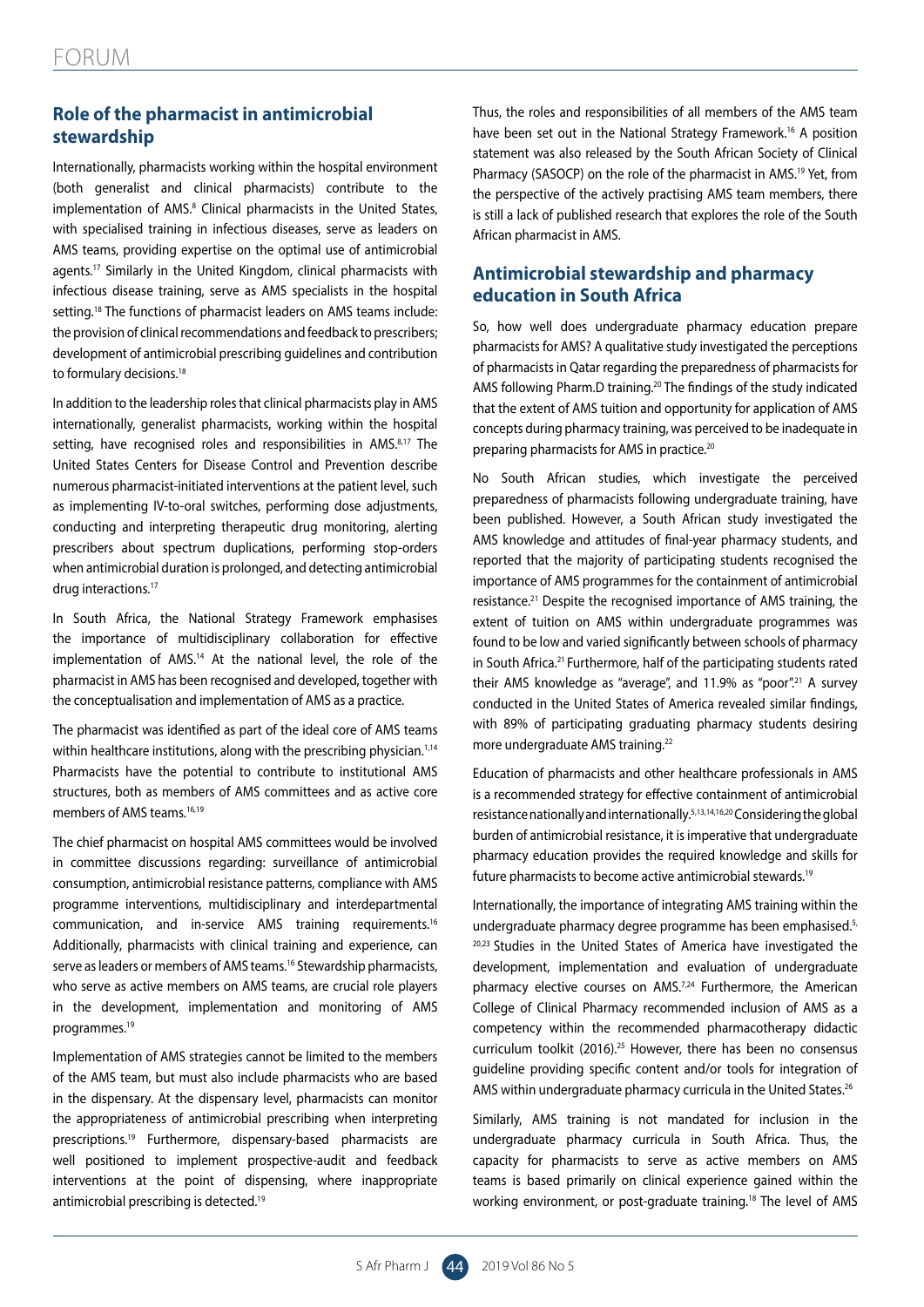knowledge and skills of newly qualified pharmacists is, therefore, largely determined by the extent of AMS training incorporated by the respective schools of pharmacy, and is not standardised.

The South African National Department of Health has recognised the potential for undergraduate education to facilitate implementation of AMS and has advocated for the development of core curricula for undergraduate AMS training.12,14 An investigation has been undertaken to develop an undergraduate curriculum for the training of pharmacy students in South Africa.<sup>27,28</sup> However, to date, no quideline has been published regarding the required core AMS content that should be presented in undergraduate pharmacy and other health science degrees in South Africa.

## **Recommendations**

Nationally and internationally, pharmacists are recognised as key role-players in the implementation and monitoring of AMS.1,8,9,14,16,19 In order to ensure that all qualifying pharmacists possess the required knowledge and skill set to implement AMS, undergraduate training of pharmacists should include core curriculum content on AMS.13,14

Although the National Strategy Framework has recognised the pharmacist as a key AMS role-player and identified recommended roles and responsibilities for pharmacists in AMS; there is a lack of published literature focusing specifically on the perceptions of the multidisciplinary AMS team members regarding the role of the pharmacist in AMS. Since effective implementation of AMS requires collaboration between the multidisciplinary team members, it would be meaningful to investigate the perceptions of practising AMS team members in South Africa, regarding the extent to which pharmacists are currently contributing to AMS, and whether pharmacists in practice possess the required knowledge and skills for implementation of AMS subsequent to undergraduate pharmacy training.

## **References**

- 1. Mendelson M. Role of antibiotic stewardship in extending the age of modern medicine. S Afr Med J. 2015;105(5):414-419
- 2. Roca I, Akova M, Baquero F, et al. The global threat of antimicrobial resistance: science for intervention. New Microbes New Infect. 2015;16(6):22-29
- 3. Spelberg B, Blaser M, Guidos R, et al. Combatting antimicrobial resistance: policy recommendations to save lives. Clin Infect Dis. 2011;52(5):397-428
- 4. Goff D, Kullar R, Goldstein E, et al. A global call from five countries to collaborate in antibiotic stewardship: united we succeed, divided we might fail. Lancet Infect Dis. 2016;17(2):1-8
- 5. World Health Organization. Global strategy for containment of antimicrobial resistance. http://www.who.int/drugresistance/WHO\_Global\_Strategy.htm/en/ (Accessed 28/06/2019)
- 6. Duguid M, Cruickshank M. Antimicrobial stewardship in Australian hospitals. Australian Commission on Safety and Quality in Health Care. https://www.safetyandquality.gov.au/sites/default/files/migrated/AMSAH-Book-WEB-COMPLETE.pdf (Accessed 28/06/2019)
- 7. Gauthier T, Sherman E, Unger N. Instructional design and assessment: an elective course on antimicrobial stewardship. Am J Pharm Ed. 2015;79(10), 1-7
- 8. McDougall C, Polk R. Antimicrobial stewardship programmes in healthcare systems. Clin Microbiol Rev. 2005;18(4):638-656
- 9. South African National Department of Health. Antimicrobial resistance national strategy framework 2014-2024. Pretoria: Government Printer. https://www.health-e.org.

za/wp-content/uploads/2015/09/Antimicrobial-Resistance-National-Strategy-Framework-2014-2024.pdf (Accessed 28/06/2019)

- 10. Fui Sing D, Liang Boo Y, Mukhlis R, Woon Chin P, Kee Hoo F. Antimicrobial stewardship in a Malaysian district hospital: first year experience. Pak J Med Sci. 2015;32(4):1-6
- 11. Mendelson M, Matsoso P. The South African antimicrobial resistance strategy framework. AMR control. 2015. http://resistancecontrol.info/wp-content/uploads/2017/07/08\_Mendelson-Matsotso.pdf (Accessed 28/06/2019)
- 12. South African National Department of Health. 2015. Implementation plan for the antimicrobial resistance strategy framework in South Africa: 2014-2019. Pretoria: Department of Health. file:///C:/Users/User/Downloads/ndoh%20amr%20implementation%20plan%202014-2019.pdf (Accessed 28/06/2019)
- 13. South African National Department of Health. 2017. Guidelines on implementation of the antimicrobial strategy in South Africa: One health approach & governance. Pretoria: Ministerial Advisory Committee on Antimicrobial Resistance. http://nahf. co.za/guidelines-on-the-implementation-of-the-antimicrobial-strategy-in-south-africa-2017-07-14/. (Accessed 28/06/2019)
- 14. South African National Department of Health. 2018. South African antimicrobial resistance national strategy framework; a one-health approach 2018-2024. Pretoria: Government Printer. http://www.health.gov.za/index.php/component/phocadownload/category/199-antimicrobial-resistance. (Accessed 28/06/2019)
- 15. South African National Department of Health. 2018. Surveillance for antimicrobial resistance and consumption of antibiotics in South Africa. Pretoria: Government Printer. file:///C:/Users/User/Downloads/surveillance%20for%20antimicrobial%20resistance%20and%20consumption%20of%20antibiotics%20in%20south%20africa%20 (1).pdf (Accessed 28/06/2019)
- 16. South African National Department of Health. 2019. Guidelines for the prevention and containment of antimicrobial resistance in South African Hospitals. Pretoria: Government Printer. file:///C:/Users/User/Downloads/south%20africa%20-%20 guideline%20on%20ams%20at%20hospital%20level\_april2019\_compressed.pdf (Accessed 28/06/2019)
- 17. Pollack LA, Srinivasan A. Core elements of the hospital antibiotic stewardship programs from the Centres for Disease Control and Prevention. Clin Infect Dis. 2014; 59(3):97-100
- 18. Snedden J, Gilchrist M, Wickens H. Development of an expert professional curriculum for antimicrobial pharmacists in the UK. J Antimicrob Chemother. 2015; 70(5):1277- 1280
- 19. Schellack N, Bronkhorst E, Coetzee R, et al. SASOCP position statement on the pharmacist's role in antibiotic stewardship. S Afr J Infect Dis. 2018;33(1):28-35
- 20. Nasr ZG, Higazy A, Wilbur K. Exploring the gaps between education and pharmacy practice on antimicrobial stewardship: a qualitative study among pharmacists in Qatar. Adv Med Educ Prac. 2019; 2019(10):287-295
- 21. Burger M, Fourie J, Loots D, et al. Knowledge and perceptions of antimicrobial stewardship concepts among final year pharmacy students in pharmacy schools across South Africa. S Afr J Infect Dis. 2016; 31(3):84-90
- 22. Justo J, Gauthier T, Scheetz M, et al. Knowledge and attitudes of Doctor of Pharmacy students regarding the appropriate use of antimicrobials. Clin Infect Dis. 2014; 59(3):162-169
- 23. Pulcini G, Guyssen I. How to educate prescribers in antimicrobial stewardship practices. Virulence. 2013; 4(2):192-202
- 24. Falcione B, Meyer S. Instructional design and assessment development of an antimicrobial stewardship-based infectious disease elective that incorporates human patient simulation technology. Am J Pharm Ed. 2014; 78(8):1-8
- 25. Schwinghammer TL, Crannage AJ, Boyce EG, et al. The 206 ACCP pharmacotherapy didactic curriculum toolkit. Pharmacotherapy. 2016; 36(11):189-194
- 26. Gallagher JC, Justo J, Chahine EB, Bookstaver PB, Scheetz M, Suda KJ, Fehrenbacher L, Klinker KP, McDougall C. Preventing the post-antibiotic era by training future pharmacists as antimicrobial stewards. Am J Pharm Ed. 2018; 82(6):627-634
- 27. Khan Y, Boschmans S-A, McCartney J, Coetzee R. Undergraduate antimicrobial stewardship training for pharmacy students: Creating a foundation for containment of antimicrobial resistance in South Africa. S Afr Med J. 2017; 107(9):722
- 28. Khan Y, Boschmans S-A, McCartney J, Coetzee R, Kritiotis-Germanis L. A proposed baseline South African antimicrobial stewardship curriculum for the Bachelor of Pharmacy programme. 2018; unpublished master's dissertation. Nelson Mandela University, Port Elizabeth